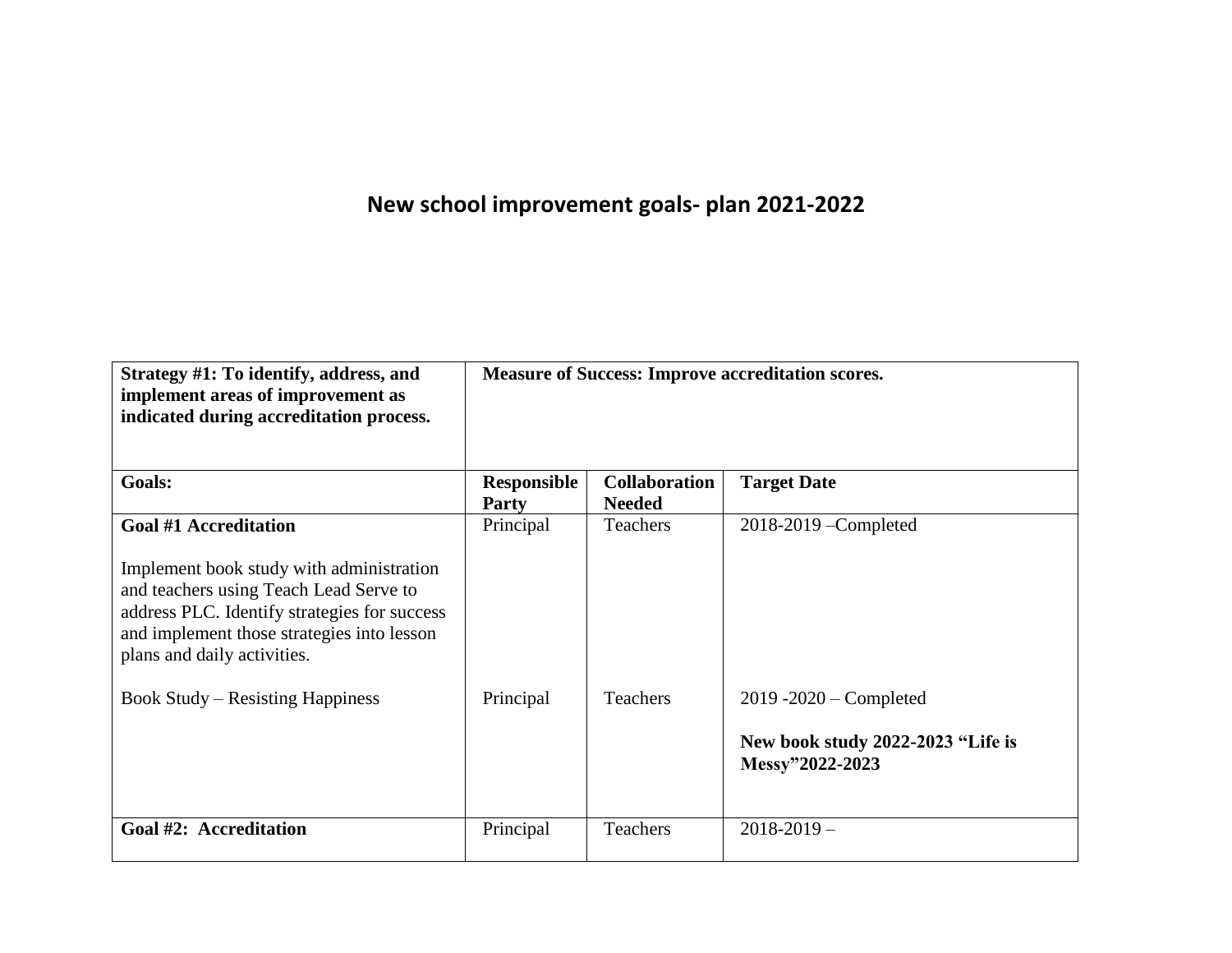| Administration, teachers, and staff will<br>receive Symbolon certification and will<br>incorporate material into religion class.<br>To introduce form.org in staff meeting |           |                     | Symbolon<br>Completed all 3 modules<br>2022-2023                                                                               |
|----------------------------------------------------------------------------------------------------------------------------------------------------------------------------|-----------|---------------------|--------------------------------------------------------------------------------------------------------------------------------|
| Goal #3: Finance<br>Continue to develop St. Joseph the Worker<br>Alumni Association. Develop opportunities<br>to invite Alumni to support St. Joseph the                   | Principal | School<br>Committee | Ongoing<br>Used A former student's expertize in<br>graphics to develop a new Mission<br><b>Statement Banner for the School</b> |
| Worker School financially and in other<br>ways.<br>Christmas Angels<br>a.<br>Alumni Newsletter<br>b.                                                                       |           |                     | Hallway-2022<br>Hired a music/technology teacher to post                                                                       |
| Facebook page<br>$\mathbf{C}$ .                                                                                                                                            |           |                     | success stories on Facebook. 2021                                                                                              |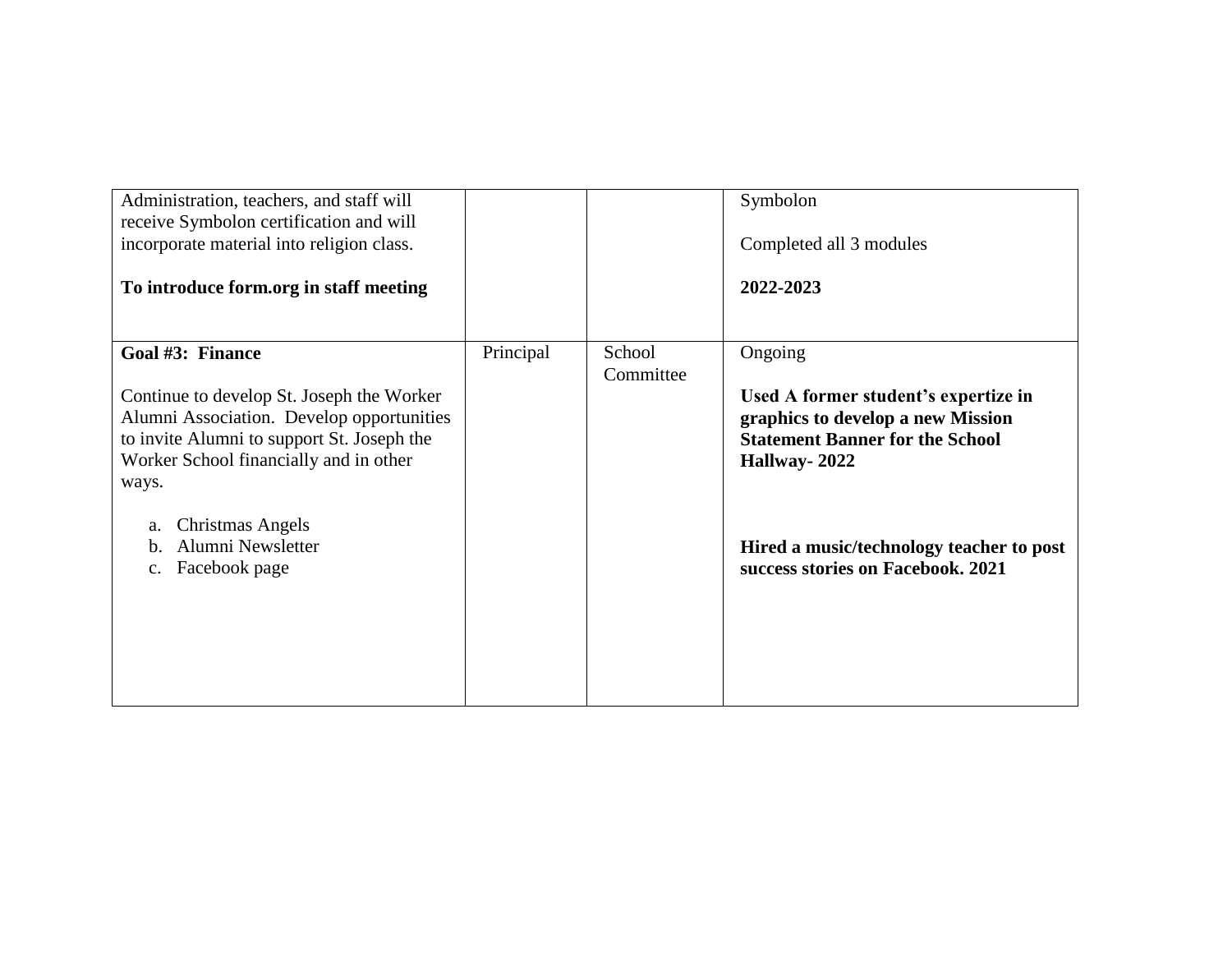| <b>Goal #4: Finance</b>                                                                                                     | Pastor    | Finance                                      | Phase 1 April 2018. Phase 11 September                                                                 |
|-----------------------------------------------------------------------------------------------------------------------------|-----------|----------------------------------------------|--------------------------------------------------------------------------------------------------------|
|                                                                                                                             |           | Council                                      | 2019. Completed phase 1 and 11.                                                                        |
| Continue to address and implement teacher<br>salary increases. Work with the Finance<br>Council to continue to move towards | Principal |                                              |                                                                                                        |
| salaries that can compete in the market.                                                                                    |           |                                              | Started a new phase (III) 2021-2022<br>building teacher salaries                                       |
|                                                                                                                             |           |                                              | Golf Outing 2021- to increase teacher<br>salaries (started by school commission<br>members)            |
|                                                                                                                             |           |                                              | Finance council member attends pastoral<br>and school commission meeting to<br>update on parish budget |
| To build our endowment fund to help fund<br>teacher salaries                                                                | Principal | Paul Gross,<br>Kristin Smith<br><b>CCFMM</b> |                                                                                                        |
|                                                                                                                             |           |                                              | Ongoing: began in 2019-2020                                                                            |
|                                                                                                                             |           |                                              | <b>Christmas Angels donation 2022-\$2,240</b>                                                          |
| Goal #5: Enrollment                                                                                                         | Principal | School<br>Committee                          | Ongoing                                                                                                |
| Continue to develop relationships from                                                                                      |           |                                              |                                                                                                        |
| baptism to encourage enrollment in St.                                                                                      |           |                                              |                                                                                                        |
| Joseph the Worker School. Develop                                                                                           |           |                                              |                                                                                                        |